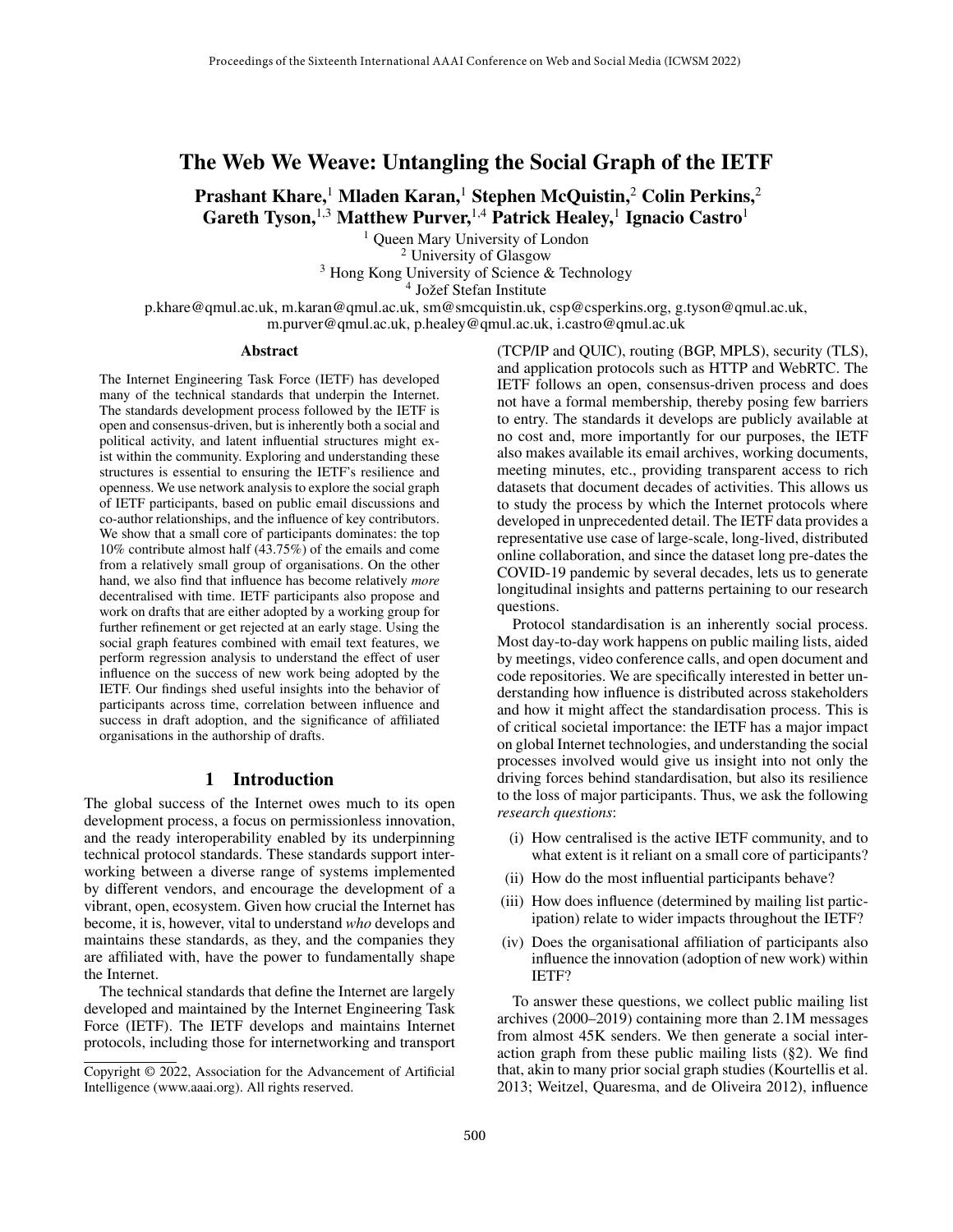resides primarily with a small cohort of influential participants (§3.1). In fact, removing just 5% of IETF participants disintegrates the social graph, reducing the Largest Connected Component (LCC) by around 41%. We show that members of this group contribute a disproportionate fraction of the email communications, participate in a wider range of IETF areas, remain active in the community for longer, and discuss a broader range of topics (§3.2).

We then demonstrate that this mailing list influence also translates into draft authorship and leadership roles in the IETF, finding significant overlaps in these different communities (§3.3). Overall, up to 42% of the working drafts in the IETF come from the top 10% of mailing list participants. We examine participants' affiliations to determine which organisations have influence in the IETF, finding that a large fraction of influential participants are affiliated with a small number of prominent organisations.

Finally, we conjecture that the success of new work proposals may be predictable, based on prior social interactions by their authors. To test this, we build models to quantify the most determinant features (§4). We discover that, indeed, the social graph does play a significant role in predicting the adoption of work by the IETF.

To the best of our knowledge, this is the first study to characterise the social graph of the IETF standards development community. Our key findings include: (*i*) influence evident in the mailing list social graph is also reflected in document authorship and in IETF leadership roles, i.e., in defining the technical standards themselves; (*ii*) participants are affiliated with a relatively small set of organisations, but show an increasingly willingness to collaborate with authors from other organisations: 772 (2000-2004) vs. 3083 (2015- 2019) jointly authored documents; and (*iii*) the social graphs of participants demonstrate influence, and, combined with email text features, they are a predictor of the success of their documents, allowing us to build a model that predicts if new work proposals will be adopted by the IETF.

### 2 Background & Datasets

Standardisation — The technical standards that define the Internet are primarily developed and maintained by the IETF. The IETF was established in 1986 to coordinate the development of Internet technologies, as a follow-on to the early research projects that developed the ARPAnet and other Internet precursor networks. Through the evolution of the Internet (Böttger et al. 2018), the IETF has been instrumental in developing many core protocols, such as TCP/IP, HTTP, or more recent ones such as QUIC and DoH (Böttger et al. 2019). The IETF has also worked with the W3C to jointly develop many recent critical web standards, including WebRTC (Jennings, Hardie, and Westerlund 2013) and WebSockets. For instance, many of the video conferencing applications, which have been so vital in supporting remote work during the COVID-19 pandemic, are built on WebRTC (Arkko et al. 2020).

The IETF is an open standards development organisation with no formal membership, and rather comprises a large, and long-lived, volunteer community. This openness, and the resulting social graph, exposes dynamics of the standards development process, and makes it interesting to study.

Lifecycle of IETF standards — The IETF develops technical standards, published in the RFC series of documents,<sup>1</sup> via a collaborative work process that reflects the inherent social and political nature of standardisation. This is managed through public mailing lists, supported by regular plenary and working group (WG) meetings. RFCs begin as *Internet-Drafts* submitted to the IETF for community discussion. Before an Internet-Draft can be *published* as a standards-track RFC, it must first be *adopted* by a WG that will conduct a technical review of the material. Drafts are authored by individual participants, and that model of explicit authorship is maintained even after WG adoption. Around 20% of drafts are adopted by a WG, and around 75% of these WG-adopted drafts are published as an RFC. Both of these stages, prior to and after WG adoption, involve multiple rounds of review and revision.

Datasets — We use of three data sources: the IETF Datatracker, the corpus of Internet-Drafts, and the public IETF mail archives. The Datatracker is an administrative database used to manage the IETF's work. It contains metadata about Internet-Draft submissions and their authors. This, when combined with the Internet-Draft corpus, gives us data about 32,872 drafts and 8216 authors, spanning from 2000-2019. Note, this period excludes the COVID-19 pandemic and removes the impact of this highly disruptive event. Studying this constitutes future work.

The IETF provides a rich email archive, including lists discussing WG activities, meetings, and administration. We gather 2,106,804 emails from 56,733 email addresses. To match email senders to IETF participants listed in the Datatracker, we apply the entity resolution approach of Mc-Quistin et al. (2021), finding 44,741 unique participants.

Ethical considerations — Participation in the IETF is bound by agreements and policies explicitly stating that mailing list discussions and Datatracker metadata will be made publicly available. $2$  We use only this publicly available data in our analysis. We have discussed our work with the IETF leadership to confirm that it fits their acceptable use policies. We have also made provisions to manage the data securely, and retain it only as necessary for our work. Our work is reproducible.<sup>3</sup> We open source our tooling, which accesses the public datasets.

## 3 The IETF as a Social Graph

Much of the interaction between IETF participants occurs on public mailing lists. For each year, we build a social graph based on the *active community* of participants (nodes) who have interactions (edges) with any other participant in the previous 5 years. McQuistin et al. (2021) demonstrated that

<sup>1</sup>RFC used to stand for *Request For Comments*, but the RFC series of documents has evolved over the past fifty years to become the publication venue for Internet standards (Flanagan 2019).

<sup>&</sup>lt;sup>2</sup>See both https://www.ietf.org/about/note-well/ and the IETF privacy policy available at https://www.ietf.org/privacy-statement/.

<sup>3</sup>GitHub repository for codebase- https://github.com/ sodestream/icwsm22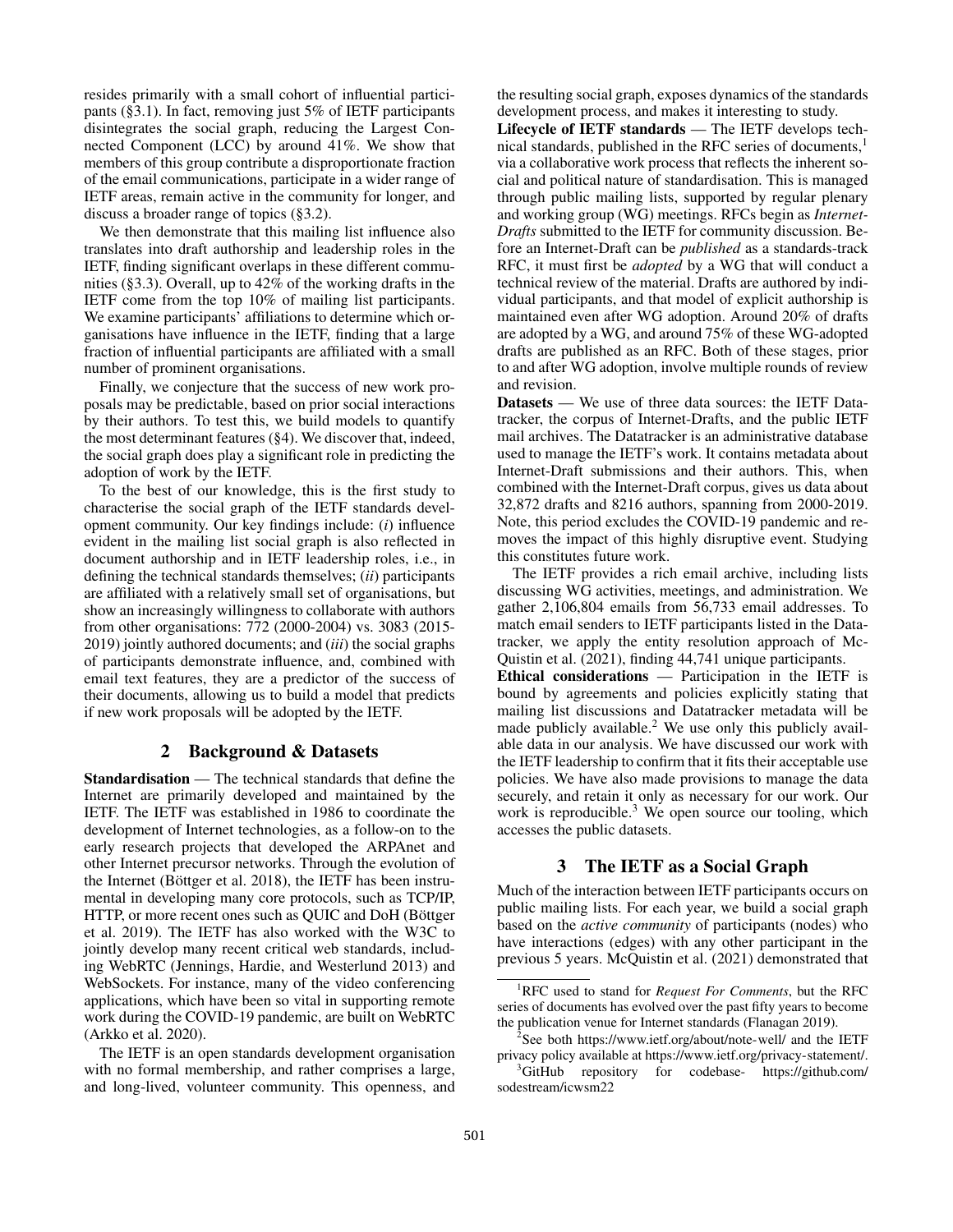

Figure 1: Cumulative degree distribution of the email graph for different year-periods.



Figure 2: Size of Largest Connected Component (LCC) and Number of Connected Components (NCC)

there are three categories of participants in IETF - (a) *young contributors* – who leave within one year of their first year mailing list contribution; (b) *mid-age contributors* – participants who stay active for up-to 5 years; and (c) *senior contributors* – who remain active for more than 5 years. Following this, a 5 year period window is chosen to observe interactions. There are no direct participant-to-participant email exchanges in our dataset: the emails and responses we capture are sent to the public mailing lists, and we observe an interaction between two participants when one replies to an email sent by another on any mailing list. This yields a social graph based on 1,049,793 emails (out of 2.1M) from 22,138 unique participants across 840 mailing lists. Through the lens of these discussions, we next explore the dynamics of the standardisation process and how stakeholders influence it.

#### 3.1 Measuring Influence

Participation — To examine the variation in participation between IETF participants, in Figure 1 we plot the cumulative degree distribution of the social graph – i.e., the cumulative number of people a participant interacts with. We observe a core group that always interacts with substantially more people than the rest of the community, with around 80% of the participants having degree  $\langle 15, \text{ but } 5\% \cdot 10\% \rangle$ 



Figure 3: Impact of removing participants by their influence on the size of the LCC.

having degree  $>40$ . However, this difference decreases over time: in 2005-2009 around 6% of participants had degree >40, but by the period 2015-2019 this increases to  $\sim 10\%$ . This shows that while there is always a core of more active participants, the degree of participation has spread out over time.

To understand the structure of the community, and its reliance on specific groups, we analyse the connected components of this graph. Each connected component reflects a maximal set of nodes such that each pair of nodes is connected by a path. We compute the size of the Largest Connected Component (LCC) and the Number of Connected Components (NCC) for each year in Figure 2. The NCC peaks in 2003 before declining, and broadly aligns with the variation in the number of meeting attendees,<sup>4</sup> suggesting a lag between participating for the first time and integrating into the wider community. In contrast, the size of the LCC increases until 2006 before stabilising. Overall, we observe that the IETF community has become less fragmented.

Influence — Relying on a small group to interconnect the community could undermine the resilience of the IETF. To study the influence of participants and their role in interconnecting the wider community, we compute the betweenness centrality of each participant in a given time period (Kourtellis et al. 2013; Weitzel, Quaresma, and de Oliveira 2012; Solé-Ribalta et al. 2014). We also considered other graph based influence metrics such as eigenvector centrality: eigenvector centrality reflects the importance of a node as per its neighbours, while betweenness centrality is based on shortest paths which is independent of the influence of neighbours. However, we found a very strong correlation between the two measures, in line with similar experiments (Valente et al. 2008; He, Meghanathan et al. 2016): the Spearman's rank correlation of participants ranked by betweenness centrality and eigenvector centrality ranged between 0.51-0.72, with a strong statistical significance  $(p < 0.01)$  for the period 2000-2019. We therefore use just betweenness centrality in our analysis; this is often studied and acknowledged as a measure of influence in social and complex networks, particularly built on on-

<sup>4</sup> https://datatracker.ietf.org/stats/meeting/overview/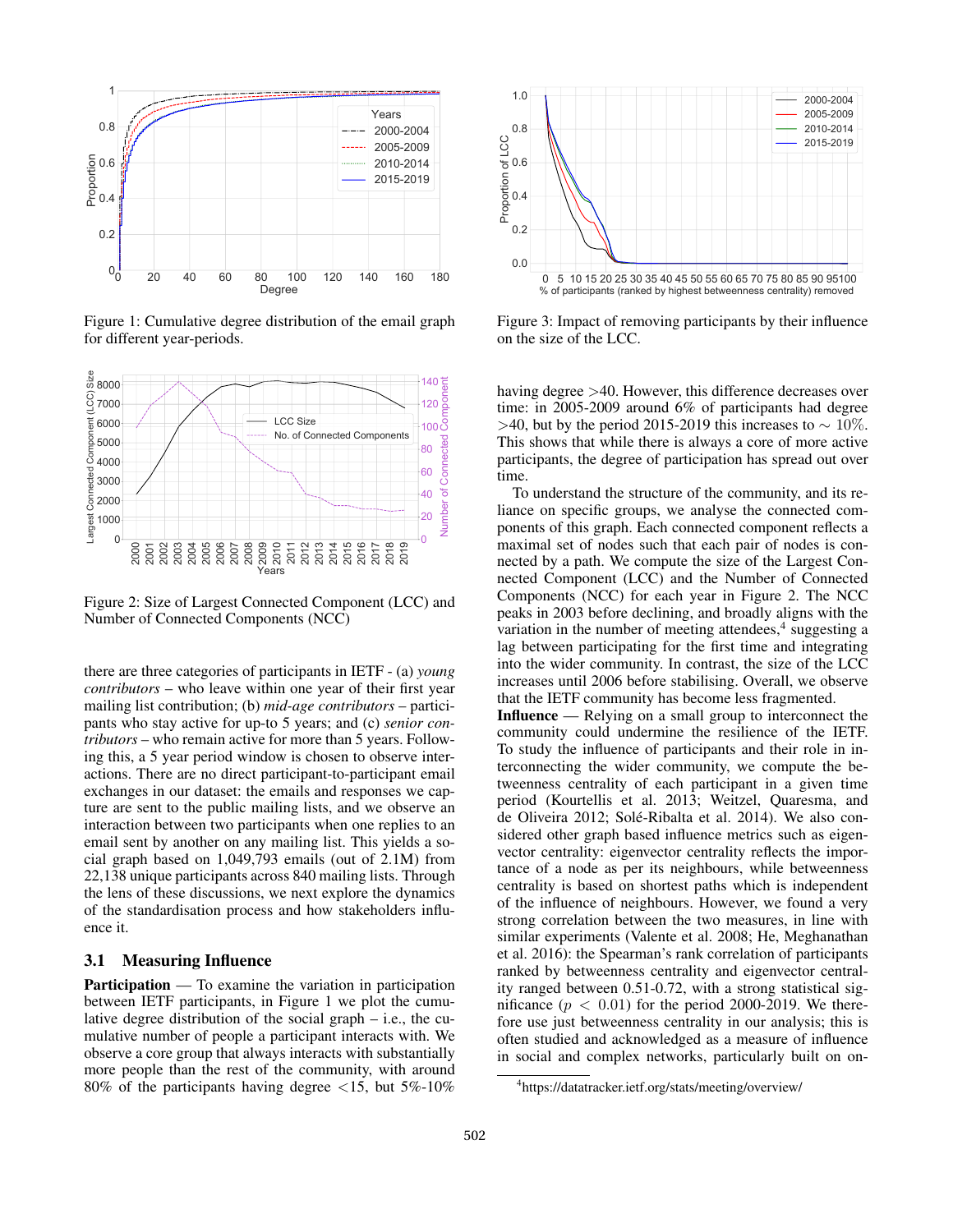

Figure 4: Proportion of emails sent (%) by participants in each period (with 95% confidence interval) according to their betweenness-centrality percentile (x-axis). Y2-axis (purple) shows yearly count of emails.

line communication (Hagen et al. 2018; Chen et al. 2012; Ghalmane et al. 2019). Figure 3 then shows the effect of removing the most influential participants (in 1% increments from most to least, moving left-to-right on the x-axis) on the size of the LCC. Worryingly, we find that removal of just 20-25% of the most influential participants causes the LCC to shrink by 90%. However, we also find that this impact has decreased over time: for instance, in 2000-2004, removing the top ∼5% influential participants, reduces the size of LCC by more than half, whereas in 2015-2019, it takes the removal of the top ∼15% of participants to have the same effect. This shows that the community has become *more* cohesive and resilient over time, and the IETF can now sustain a larger amount of churn while maintaining a well-connected social graph.  $s^{\circ}$ ,  $s^{\circ}$ ,  $s^{\circ}$ ,  $s^{\circ}$ ,  $s^{\circ}$ ,  $s^{\circ}$ ,  $s^{\circ}$ ,  $s^{\circ}$ ,  $s^{\circ}$ ,  $s^{\circ}$ ,  $s^{\circ}$ ,  $s^{\circ}$ ,  $s^{\circ}$ ,  $s^{\circ}$ ,  $s^{\circ}$ ,  $s^{\circ}$ ,  $s^{\circ}$ ,  $s^{\circ}$ ,  $s^{\circ}$ ,  $s^{\circ}$ ,  $s^{\circ}$ ,  $s^{\circ}$ ,  $s^{\circ}$  (Figure 4: Prop

### 3.2 Behaviour of Influential Participants

We now characterise the behaviour of the most influential participants, in terms of the volume of emails sent, length of time active within the community, and topics discussed.

Email volume — Figure 4 shows that each participant in the top 10% most influential participants sends on average around 0.05%-0.08% of total emails in a given period. Collectively, the top 10% most influential participants account for 43.75%, on average, of the total emails, a substantially larger proportion than the others. This dynamic seems stable over time, making differences even more acute. At the same time, the overall number of emails sent increases up to 2010 and remains roughly stable from then onward. Along with the results from §3.1, this shows a worrying, if slowly improving, dependence of the IETF on a small number of influential participants.

Cross-area review — In addition to sending more emails, we test if influential participants engage with different parts of the community more. The work of the IETF is divided into several areas (e.g., Applications & Real-time, Security, and Routing). This eases administration, but might also act



Figure 5: Mean number of areas participated in (with 95% confidence interval) according to their betweennesscentrality percentile in the x-axis, ranked from top (0-10) to bottom percentile (91-100).



Figure 6: Mean participation duration (with 95% confidence interval) according to their betweenness-centrality percentile in the x-axis, ranked from top (0-10) to bottom percentile (91-100).

WebRTC standards developed in the Applications and Realtime area might contain elements that could benefit from expertise from the Security area, but participants in one area might not review work in another.

Figure 5 shows the mean number of areas where IETF participants are active (derived from the mailing lists they use). We see that influential participants engage in more areas of the IETF, on average, and that cross-area engagement has improved over time, indicating that the community itself has matured. This indicates that influential participants benefit the IETF in enabling cross-area discussion and review, and can bridge administrative divisions.

Participation duration — We next consider for how long participants remain associated with the IETF (measured as the delta between first and last emails sent). Figure 6 shows the mean participation duration distribution for participants, ranked by influence. Participation duration increases over time, with the most influential participants typically being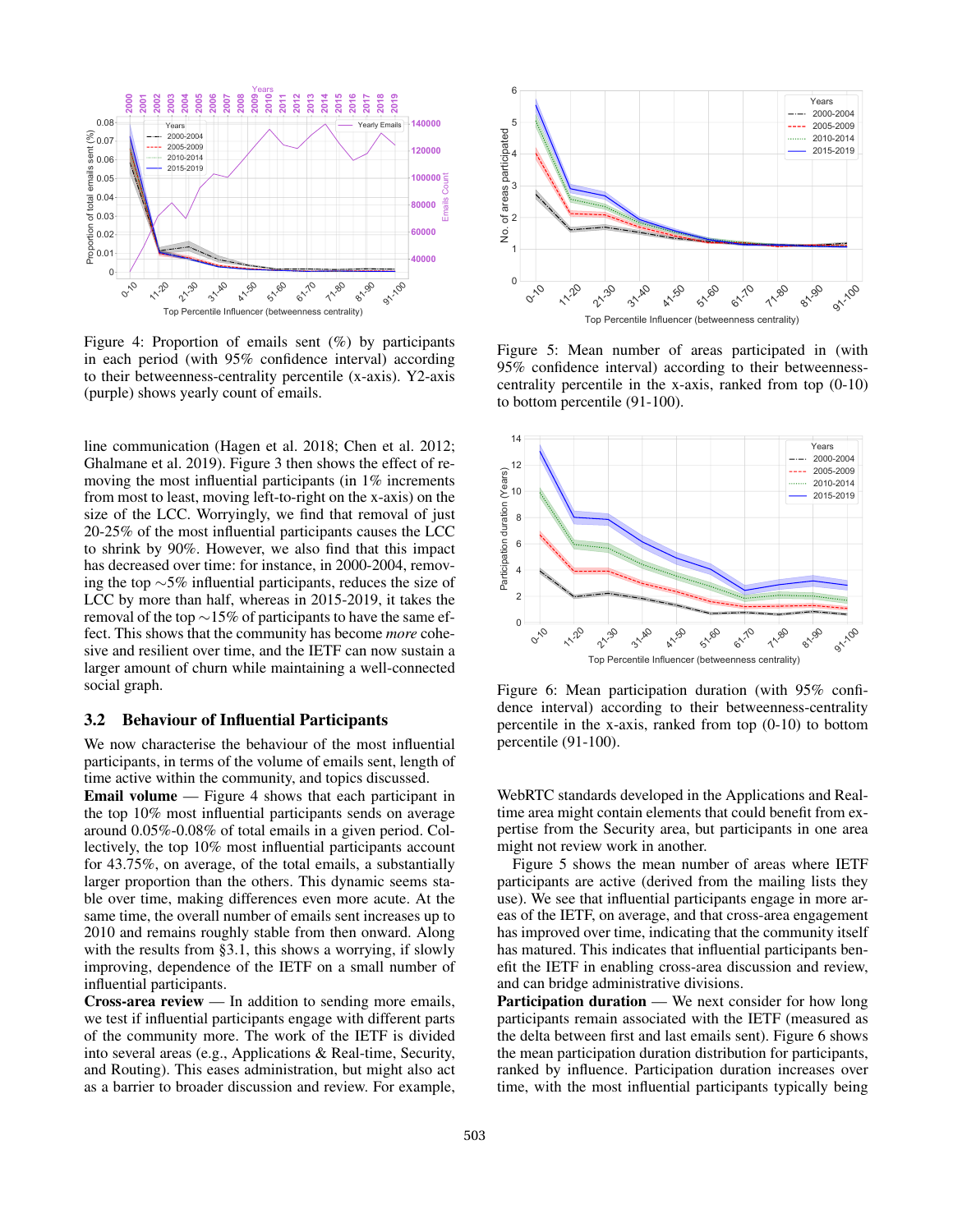

Figure 7: Yearly overlap (%) of top 10% influencers.

those who have been active for longer. While this might be expected, it might be a good sign for the IETF community in that it implies that the most influential participants are also the most experienced.

We extend this observation by considering what happens to participants once they become influential. Figure 7 shows what proportion of the top 10% influential participants in any given year (*y-axis*) was also among the top 10% influential participants in any other year (*x-axis*). This shows that a significant majority of participants that become influential, continue to be influential for a number of years: the top 10% are influential for at least 6-7 years on average. Further, Figure 8 shows that breaking into the top 10% of influencers requires an increasing number of years of participation. This may be beneficial, showing that the IETF is maturing and is capable of retaining influential and experienced participants, but it may also point to an increasingly ossified structure that is not welcoming to newcomers.

Topics of Discussion — The topics discussed on WG mailing lists are a good indicator of the focus of technical work, and it might be expected that influential participants will set the direction of that work. To explore this, we use the Latent Dirichlet Allocation (LDA) (Blei, Ng, and Jordan 2003; Hoffman, Bach, and Blei 2010) model from gensim  $(Rehuřek and Sojka 2010)$  to induce 100 topics on the entire set of email texts. Each topic is a distribution over words: e.g., a *security* topic might have high probability for *cypher*, *rsa*, *auth*, and related words. We can also use the model to obtain a vector for any input text as a sparse distribution over all topics, e.g., finding that a text is comprised of 30% security and 70% video streaming topics. With this, we generate a vector for each participant in a given time period by concatenating all messages sent by that participant in the period and feeding it into the LDA model. The result can be loosely interpreted as a distribution of topics on which each participant works. **Example of restandant and prominent and prominent and prominent works with the control of**  $\frac{2}{3}$  **and**  $\frac{2}{3}$  **and**  $\frac{2}{3}$  **and**  $\frac{2}{3}$  **and**  $\frac{2}{3}$  **and**  $\frac{2}{3}$  **and**  $\frac{2}{3}$  **and**  $\frac{2}{3}$  **and**  $\frac{2}{3}$  **and \frac{** 

Manual inspection of the induced topics reveals some interesting trends. We find that topics related to *routing* and *email* protocols are seeing a steady decline in popularity, while topics like *streaming* and *cryptography* are becom-



Figure 8: Percentage of new influential participants breaking into top 10% influencers (black); the average years of participation before entering top 10% (purple); and minimum # years new influencers remain in top 10% (with 95% confidence intervals).



Figure 9: Mean topic entropy (with 95% confidence interval) according to their betweenness-centrality percentile in the xaxis, ranked from top (0-10) to bottom percentile (91-100).

isation, as these efforts have adjusted to the public's increased awareness of privacy, especially in light of the Edward Snowden leaks (Farrell and Tschofenig 2014). We also find that as videoconferencing became increasingly popular, so did the WebRTC protocol that frequently underpins them.

We next measure the topical diversity of a participant by observing the entropy of their topic vector, their *topic entropy*, defined as follows:

$$
\eta = -\sum_{i=1}^{|T|} p_i \log p_i \tag{1}
$$

where  $T = [p_1, ..., p_N]$  is a topic vector, which defines a probability distribution over N topics, each  $p_i$  is a probability of the *i*-th topic and  $\sum_i p_i = 1$ . Figure 9 shows topic entropy distributions of participants in different time periods and influence percentiles. While we initially experimented with measuring diversity by simply counting the number of topics that account for the majority ( $\geq 95\%$ ) of a participant's topic distribution probability mass, we found that most participants engage in a relatively small number of top-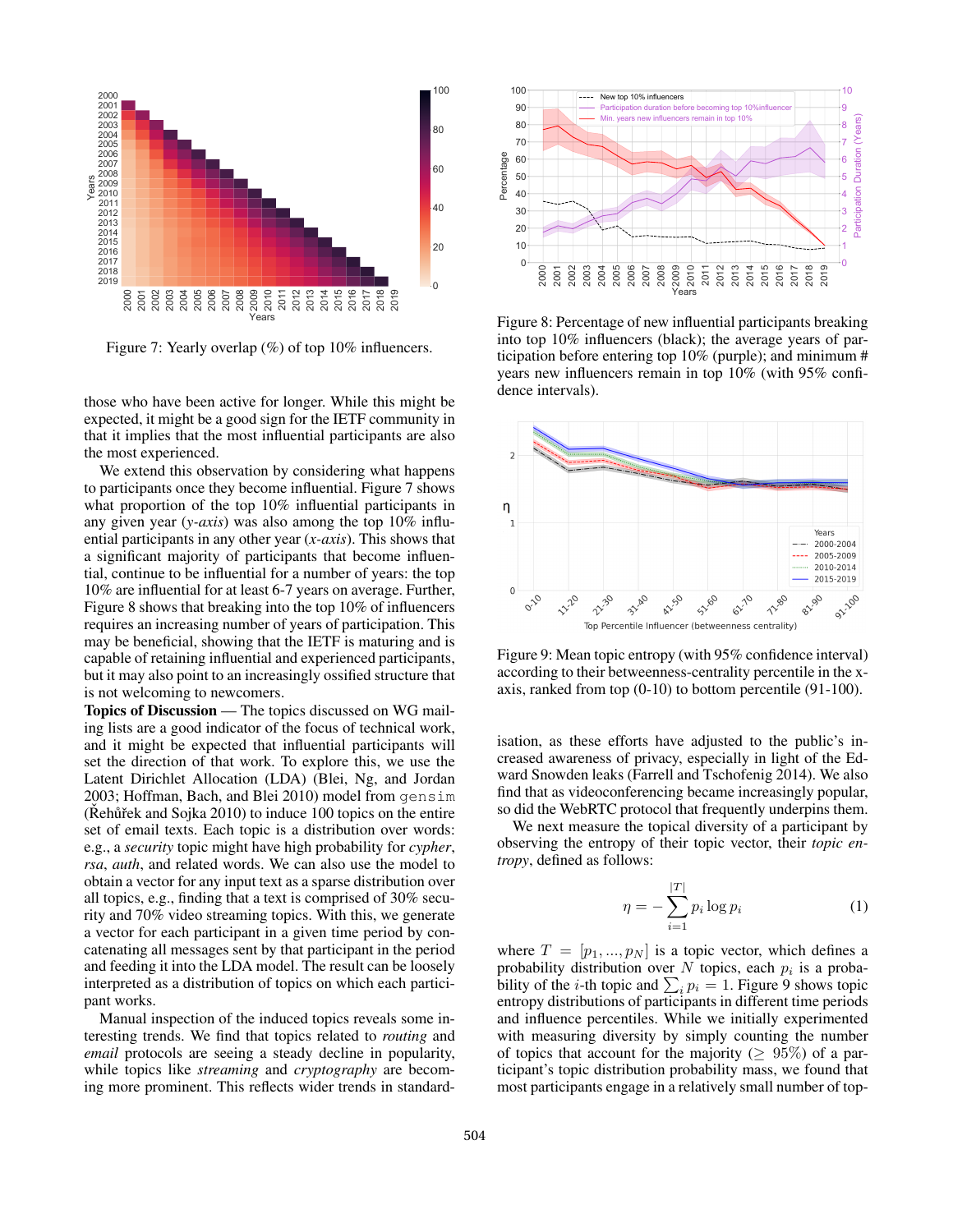

Figure 10: Average drafts authored (with 95% confidence interval) according to their betweenness-centrality percentile in the x-axis, ranked from top (0-10) to bottom percentile (91-100). Right-y axis (purple) shows yearly drafts per year.

ics, regardless of influence. However, after measuring diversity using entropy, we identify that the activity of the more influential participants tends to be more evenly spread across the topics they participate in<sup>5</sup>. This difference becomes more pronounced over time, implying that increased topic entropy (i.e., more evenly participating in different topics) is an increasingly salient property of influencers. This is aligned with our earlier findings on cross-area review, showing the growing number of areas in which influencers participate.

#### 3.3 Impact of Influential Participants

While these top participants are influential within the *mailing lists*, it is unclear how this influence translates into document authorship and into gaining leadership roles within the organisation.

Draft authorship — The output of the IETF is technical standards and other documents published in the RFC series. As described in §2, RFCs are developed by WGs from a sequence of Internet-Drafts, with individuals acting as named authors. Having identified the most influential participants in the mailing list community, we can determine whether or not these same participants are also the most active authors.

Figure 10 shows the distribution of the proportion of documents authored by mailing list participants, sorted by their influence rank. We observe a growing proportion of the community involved in draft authoring, skewed towards influential participants who tend to write more drafts. During 2010- 2019, each participant in the top 10 percentile, authored 0.125% to 0.175% of the total number of drafts in that period. We find that 32%-42% of the total drafts, in different years during this period, were authored by the top 10% most influential mailing list participants.

Co-authorship and email graph correlation — Figure 10 shows that influential mailing list participants tend to author more drafts than others. We next ask if they are also

| Top 20% draft authors & all email participants |                  |       |         |                  |            |  |  |
|------------------------------------------------|------------------|-------|---------|------------------|------------|--|--|
| Years                                          | Sub-Network Size |       | Overlap | Spearman's $r_s$ |            |  |  |
|                                                | $Co$ -author     | Email |         | $r_{s}$          | $p$ -value |  |  |
| 2000-04                                        | 398              | 1390  | 48.24%  | -323             | 4.75e-06   |  |  |
| 2005-09                                        | 427              | 1662  | 67.21%  | .332             | 7.39e-09   |  |  |
| 2010-14                                        | 728              | 1639  | 63.05%  | .299             | 5.73e-11   |  |  |
| 2015-19                                        | 915              | 1370  | 55.85%  | -337             | $4.13e-15$ |  |  |

Table 1: Overlap in the co-author and email graph.



Figure 11: Percentage of Top 20% authors that are not 20% influencers according to their betweenness-centrality (email graph) percentile in the x-axis, ranked from top (0-10) to bottom percentile (91-100).

influencers in the draft co-authorship graph. Thus, we create a draft co-authorship graph where each author is a node, and draft co-authorship is an edge. We then measure influence with betweenness centrality of the authors in each time period. Table 1 compares the top 20% of influencers of the mailing lists with those of the co-authorship graph. We find a significant overlap between both groups, ranging from 48.2% to 67.2%. There is a significant ( $p < 0.05$ ) positive correlation between the rankings of the overlapping members of each community: participants that are influential in the mailing lists are also likely to be influential in draft authorship.

We also look at the top 20% participants from the coauthorship network who are *not* part of the top 20% influencers in the email network in Figure 11. We observe that not all the prolific authors are that engaged in the email discussion: 40%-50% of non-overlapping authors are ranked between 20th to 40th percentile of influence in the email network. These non-overlapping authors are typically more junior with respect to their participation duration.

Leadership roles — WG chairs are selected from the community, and we might expect those selected to be influential in the community. Figure 12 shows that this is indeed the case: 87.5% of WG chairs are in the top 20% of mailing list influencers and 67.4% are in the top 20% of document authors in the year before they became chairs. This also shows the impact of taking up a leadership role: influence in both

<sup>&</sup>lt;sup>5</sup>An example with 3 topics: a distribution of  $[0.8, 0.1, 0.1]$  is less evenly spread than [0.3, 0.4, 0.3].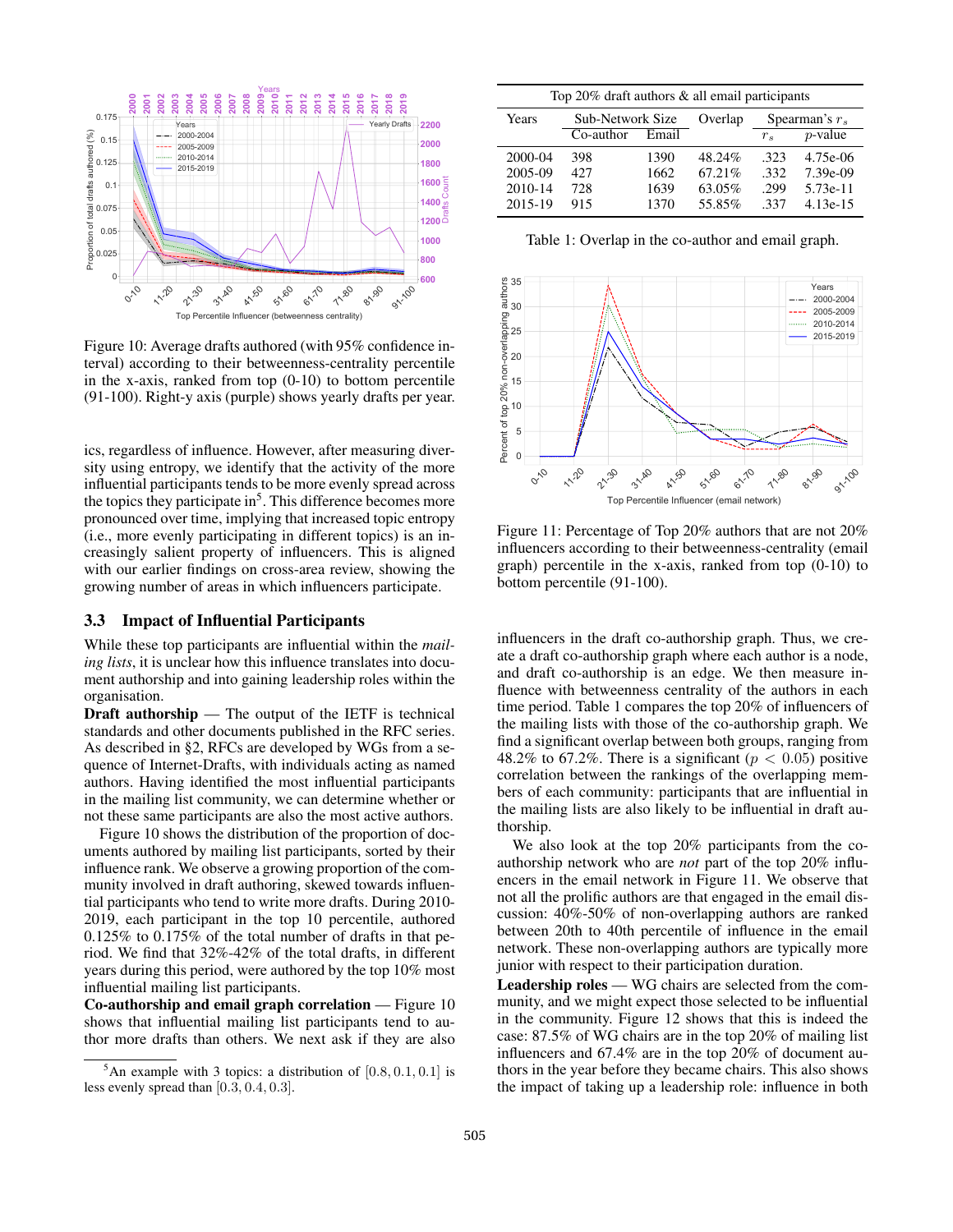

Figure 12: CDF of the percentile of betweenness-centrality of WG chairs in the email and co-authorship graph, one year before and after becoming chairs.



Figure 13: Authors in the most common affiliations of top 20% authors (co-authorship graph) in 2015-2019.

the mailing list and authorship communities grows in the year after participants become a WG chair for the first time. Organisations — While participants in the IETF contribute as individuals, they are usually affiliated with an organisation.To study the potential influence of organisations, for each draft we obtain the authors' affiliations from the Datatracker. If this is not available, we use the domain name of the authors' email addresses, which we map to the relevant organisation (e.g., @cisco.com maps to Cisco). For generic email addresses, such as @gmail.com, we use the participant name if no affiliation is available.

Figure 13 shows the ten most frequent affiliated organisations of the top 20% authors in the period 2015-2019, and the number of authors affiliated with these organisations in each period. While the dominance of Cisco is clear, other organisations, such as Huawei, have gained a larger presence over time. In general, a small number of organisations employ a significant fraction of the influential participants in the standards process. If we look at the period 2015- 2019, for example, out of the 915 authors ranked in the top 20% of most influential authors, 342 belong to the ten most frequently affiliated organisations, and nearly 253 are from Cisco, Huawei, Ericsson, or Juniper alone.



Figure 14: Number of drafts co-authored by top 15 most frequently affiliated organisations. We only include the top 20% authors (co-authorship graph) of 2015-2019.

While authors from the same organisation often co-author drafts together, collaborations between authors from different organisations are also common. Figure 14 shows the most common collaborations between authors from the top 15 most frequently affiliated organisations. Collaborations between authors at competing organisations, such as between authors from Cisco, Huawei, Ericsson, and Juniper, occur frequently. We also computed that over the years, joint collaboration (authors from multiple affiliations) has increased: 772 co-authored drafts in the period 2000-2004 vs. 3083 co-authored drafts in the period 2015-2019.

Further inspection of the collaboration trends reveals that the volume of collaborations between authors from Huawei and other organisations appears to be unaffected by the recent addition of Huawei to the U.S. Entity List (of Industry and Security 2019) as the trends in Figure 14 also hold for  $2020 - 2021$ .

### 4 Predicting Author Success

We have identified that influential authors write more drafts (§3), but are these drafts more successful? Before a standards track RFC is *published*, the corresponding draft must be *adopted* by a WG for review and development.<sup>7</sup> Many documents, though, fail to be adopted or published. We employ logistic regression to analyse predictability of this outcome. Using the Datatracker we compile a dataset for the *adoption* of a draft by a WG, comprising 11632 drafts. The positive and negative labels correspond to *adopted* and *not adopted*, respectively.

#### 4.1 Methodology

Features — We compute a set of features that may impact adoption or publication for each draft, most of them motivated by the characteristics of influential participants, including the following *feature groups*: (1) *Text*, we derive a

<sup>6</sup> https://mailarchive.ietf.org/arch/msg/ietf-announce/0ywjgSS4LlO0DaWDoLJLRHxJdUk/ <sup>7</sup>There are occasional exceptions, known as Area Director

sponsored drafts, but these too rare (∼3%) to affect our analysis.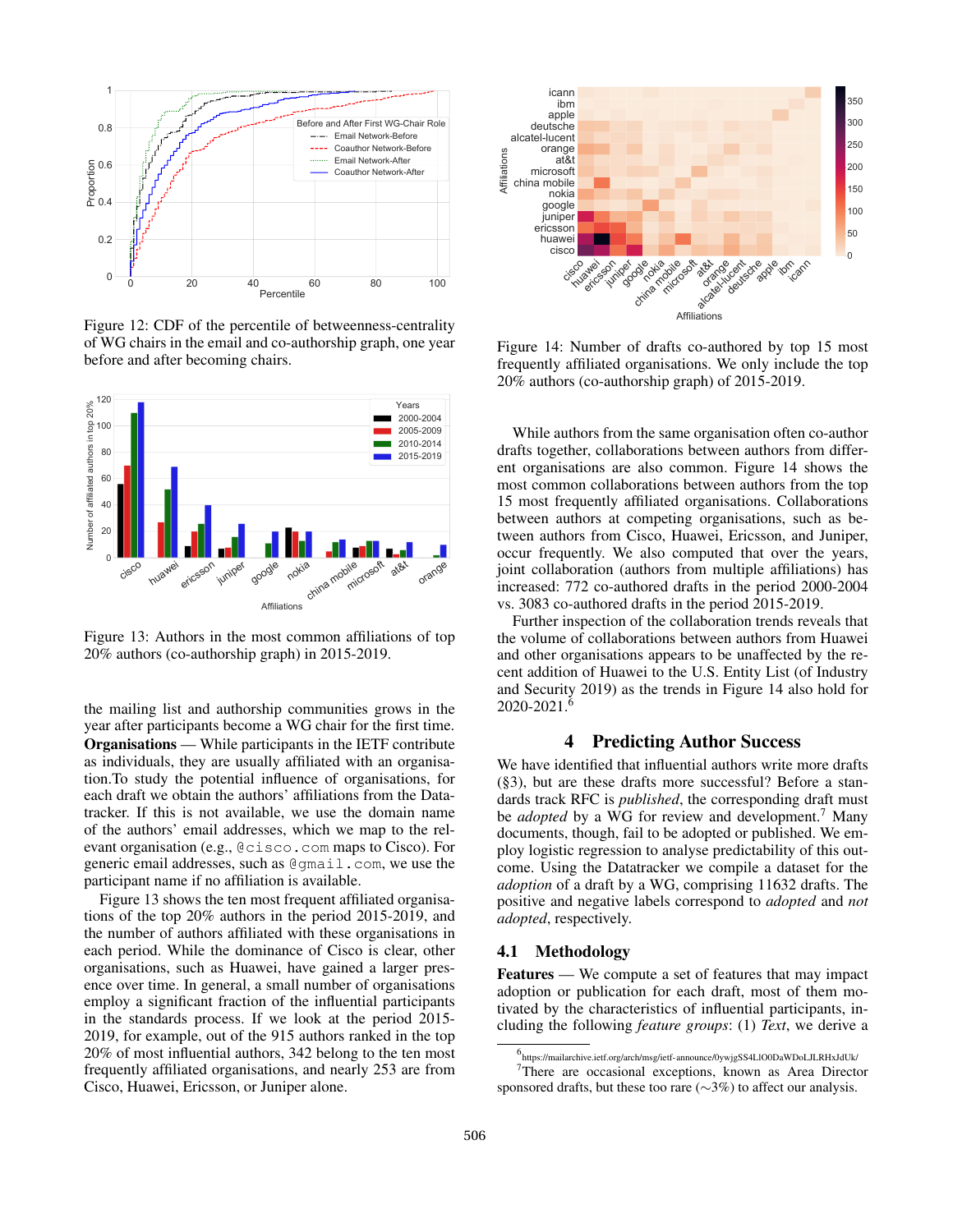*term frequency – inverse document frequency* (Salton and McGill 1983) weighted bag of words vector representation of all email text of messages that either explicitly mention a draft or are part of a thread where the subject line explicitly mentions a draft; (2) Communication patterns (i.e., volumes of incoming/outgoing communication between draft authors and IETF participants of varying experience levels), following the scheme proposed by McQuistin et al. (2021); (3) Betweenness *centrality* for authors; (4) *Number of emails* sent by authors; (5) *Number of drafts* submitted by authors; (6) *Length of participation* duration of authors; (7) *Number of authors*; (8) *Number of areas* in which the author is active; (9) *Proportion of top authors* in the top 10 and top 20 percent of influential participants; (10) *Topic entropy (*η*)* scores for authors; (11) *Author affiliations* for each of the 20 most influential organizations (20 boolean features); (12) *Number of mailing lists* that each author participates in, (13) *Number of years active*.

For numerical features that relate to each author individually instead of the draft as a whole (e.g., *Number of emails sent*, *Centrality*, or *Number of years active* is defined for each author separately) in three variants: (*i*) for the least influential author, (*ii*) for the most influential author, and (*iii*) as the average value across all authors of the draft. We compute individual author features using information from the 5 year period prior to draft submission.

Regarding the text based features, we found that the models tend to assign high weights to words such as surnames of active contributors, prolific WG names, and common technical terms. While this does make the models perform slightly better, such terms should not be relevant for solving the task as they do not model the relevant part of the conversation. To explore how models would behave in a scenario wherein such words were not available, we construct a domain-specific stop word list, consisting of: (*i*) all last names from the Datatracker, (*ii*) all WG names from the Datatracker, and (*iii*) technological jargon terms obtained from the web<sup>8</sup>. We remove from this list any terms appearing in top 5K English terms (e.g., sometimes people's names can have identical surface forms as some of the terms relevant to organisational activities). We will refer to this variant as *Text (S)*.

Experimental setup  $-$  To gain empirical insights into which features provide better prediction results, models are run using a *feature group alone* variant and a variant combining each feature group with the *Text* features. This approach was motivated by the finding that *Text*, even though conceptually quite different from the rest of the feature set and not our main focus, does provide surprisingly strong results on its own. Thus, we wanted to empirically investigate in more detail how well it complements the rest of the graphbased features. Moreover, we compare all models to a baseline which simply assigns all examples to the majority class.

We split the data into *training* (70%), *development* (10%), and *test* (20%) subsets. As a scoring function, we use the F1 score macro averaged across the positive and negative

classes (but we also report area under the curve (AUC), precision, and recall). We train the models on the training set, optimise hyper-parameters on the development set, and report final scores on the test set. The final scores are those obtained by the model variant that fared best on the development set. We use logistic regression implemented in scikit-learn (Pedregosa et al. 2011), given that it is widely used and well interpretable. While we do not perform explicit feature selection, we do have implicit feature selection through L1 regularisaton. We consider the regularisation strength a hyper-parameter and consider values from  $[2^{-7}, 2^{-6}, ..., 2^{6}]$  on the development set. As our data set is quite imbalanced (in a roughly 4:1 ratio, 17% is *adopted*), we use different class weights during optimization to counteract this. We employ a non-parametric random shuffling test (Yeh 2000) to check statistical significance of score differences against the baseline. Table 2 summarises prediction results, which will be discussed in the next section.

Next, we wanted to confirm these results at the level of individual features. To this end, we inspect the statistically significant coefficients learned by the model corresponding to each individual feature. For this experiment, we use a slightly different setup. We do not consider the *Text* features<sup>9</sup>. We begin by first applying the Variance Inflation Factor (VIF) to exclude all features with  $VIF > 5$ . This, to an extent, mitigates the collinearity that we know exists as some features are by construction highly correlated. We then standardise each remaining feature and then fit a Logistic Regression model from the statsmodels package (Seabold and Perktold 2010) on the entire data set. Table 3 presents the results of this experiment.

### 4.2 Results

Predicting adoption — Scores from Table 2 reveal several interesting trends. Most importantly, the best performing feature groups are *Centrality* and *Proportion in top percentiles*. They consistently stand out (AUC 0.655 and AUC 0.663, respectively) among all feature groups in terms of performance. This observation holds in terms of both AUC and F1 scores regardless of whether or not the text features are included. This suggests that features related to participants' influence in the network affect prediction. Some other well performing features are *Email count*, and *N. mailing lists*, thereby highlighting the importance of the extent of participants' engagement within the community. This engagement is also related to influence, as we have shown that influential participants are more engaged (§3.2). Statistical analysis of features better reflect these empirical implications.

Combining the the text features with most individual feature groups yields performance gains in both AUC and F1. This persists when combining the text with the combination of all other feature groups. Finally, the (S) variants of text features, that use the domain-specific stopword list, provide slightly worse standalone performance and benefits when

<sup>8</sup> https://www.computerhope.com/jargon.htm, we used a union of the *Internet terms*, *Network terms*, and *Security terms* categories.

 $9^9$ There are thousands of text features (terms), making it prohibitively complex to include them. Moreover, they are not central to our research questions about the IETF community.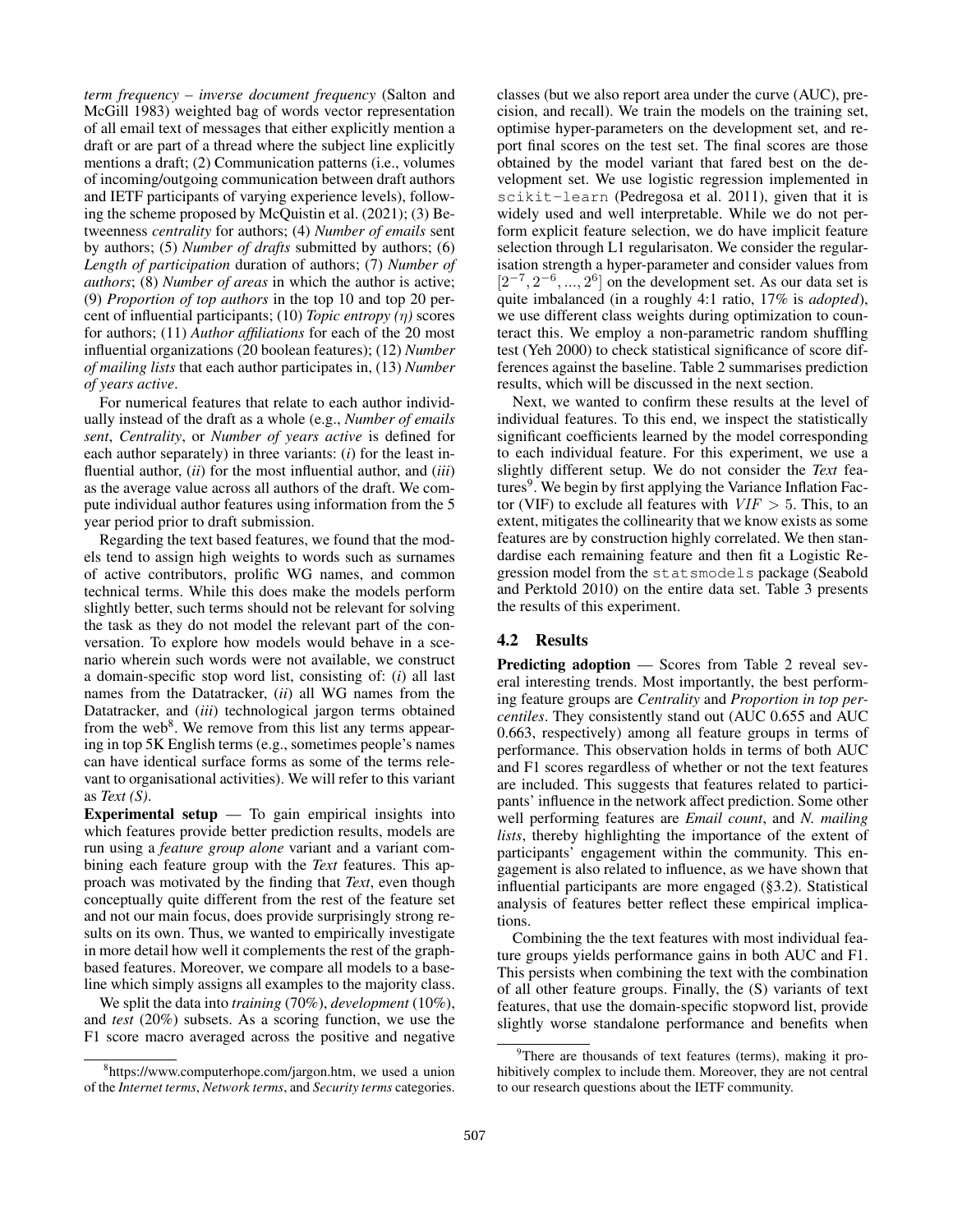|                        | $\neg TXT$               |      |      | <i>TXT</i>               |            |      |      |      |
|------------------------|--------------------------|------|------|--------------------------|------------|------|------|------|
|                        | <b>AUC</b>               | F1   | P    | $\mathbb{R}$             | <b>AUC</b> | F1   | P    | R    |
| <b>Baseline</b>        | .500                     | .445 | .401 | .500                     | .500       | .445 | .401 | .500 |
| Comm. patterns         | .644                     | .583 | .566 | .601                     | .723       | .626 | .609 | .644 |
| Centrality             | .655                     | .577 | .573 | .581                     | .717       | .639 | .625 | .653 |
| Email count            | .632                     | .566 | .555 | .577                     | .718       | .650 | .639 | .662 |
| N. years active        | .608                     | .569 | .555 | .584                     | .702       | .610 | .594 | .626 |
| Number of authors      | .578                     | .536 | .529 | .544                     | .697       | .631 | .621 | .641 |
| Proportion in top      | .663                     | .594 | .580 | .609                     | .728       | .634 | .614 | .655 |
| Draft count            | .500                     | .445 | .401 | .500                     | .696       | .630 | .624 | .636 |
| N. Areas               | .634                     | .572 | .557 | .588                     | .721       | .639 | .622 | .657 |
| N. Mailing lists       | .634                     | .570 | .557 | .584                     | .718       | .641 | .630 | .653 |
| <b>Affiliations</b>    | .605                     | .584 | .576 | .592                     | .708       | .626 | .609 | .643 |
| Topic entropy $(\eta)$ | .622                     | .563 | .550 | .577                     | .715       | .642 | .628 | .657 |
| Text                   | ۰                        |      |      | $\overline{\phantom{a}}$ | .681       | .624 | .622 | .627 |
| Text $(S)$             | $\overline{\phantom{0}}$ |      |      | ۰                        | .667       | .598 | .593 | .614 |
| All feats              | .692                     | .624 | .600 | .651                     | .744       | .645 | .625 | .666 |
| All feats $(S)$        | .692                     | .624 | .600 | .651                     | .726       | .636 | .627 | .664 |

Table 2: Results for predicting adoption. Each row presents the scores of a model using the corresponding feature group either alone  $(\neg TXT)$  or combined with the Text features (TXT). All feats denotes all features except the text. Rows labeled with (S) use the *Text (S)* variant of the text features.

| Feature                         | Weight    | P-value |
|---------------------------------|-----------|---------|
| Centrality of most influential  | 0.1691    | 0.000   |
| Centrality of least influential | $-0.0698$ | 0.048   |
| Proportion of authors in top 10 | 0.1520    | 0.000   |
| Has a Cisco author              | 0.1301    | 0.000   |
| Has an AT&T author              | 0.1003    | 0.000   |
| Has a Juniper author            | 0.0738    | 0.000   |
| Has a China Mobile author       | $-0.0697$ | 0.000   |
| Has an Alcatel-Lucent author    | 0.0474    | 0.022   |
| Topic entropy max               | 0.1728    | 0.000   |
| Topic entropy min               | $-0.1135$ | 0.002   |

Table 3: Weights of the model that are statistically significant at  $p \leq 0.05$  grouped by similarity of features – Author influence measures vs. Affiliation features vs. Topic entropy  $(\eta)$ .

combined with the rest of the features. As detailed analysis of text features is out of scope for this paper, we leave a more in depth investigation of these phenomena for future work.

While all model variants are statistically significantly better than the baseline, the absolute scores are still not very high. This indicates there is still considerable variance in the data that the current model and feature set cannot capture. As a future work, we intend to refine the contextual text features from the email conversations, possibly using some of the recently developed discourse-aware neural language models (Gu, Yoo, and Ha 2021).

Statistical analysis — To confirm empirical implications

from the previous section and provide a more in-depth look at the features, we perform statistical analysis summarised in Table 3. The most interesting insight is that the coefficients corresponding to the *Centrality of the most influential author* and *Proportion of authors in the top 10 percentile in influence*, are, indeed, positive and among the largest in absolute value. This highlights that among the people who are influential in the email networks, there is a substantial number of individuals who are proficient in contributing to successful drafts.

Another interesting observation is that author affiliations (which are also indirectly connected to influential participants, as demonstrated in §3.3, Figure 13) are an important feature group, particularly affiliations such as *Cisco* and *AT&T*. Moreover, topic entropy is also an important feature group, which was also shown to be related to influential participants in our analysis from §3.3, Figure 9.

As regards the initial question in this chapter about whether influential participants write *successful* drafts, we have confirmed that the answer is positive, i.e., we have shown that having authors that are high in influence scores or are affiliated with high influence organisations does indeed increase the chances of a draft being adopted.

### 4.3 Discussion

We now answer the research questions (RQ) in §1 with the analysis conducted so far.

 $RQ(i)$  — We conclude that the IETF is still reasonably centralised, but that this has improved over the years. However, removing around 20%-25% most influential participants still fragments the entire network (§3.1, Figure 3). The most influential people are the ones with highest degree of engagements within the community who also tend to be more in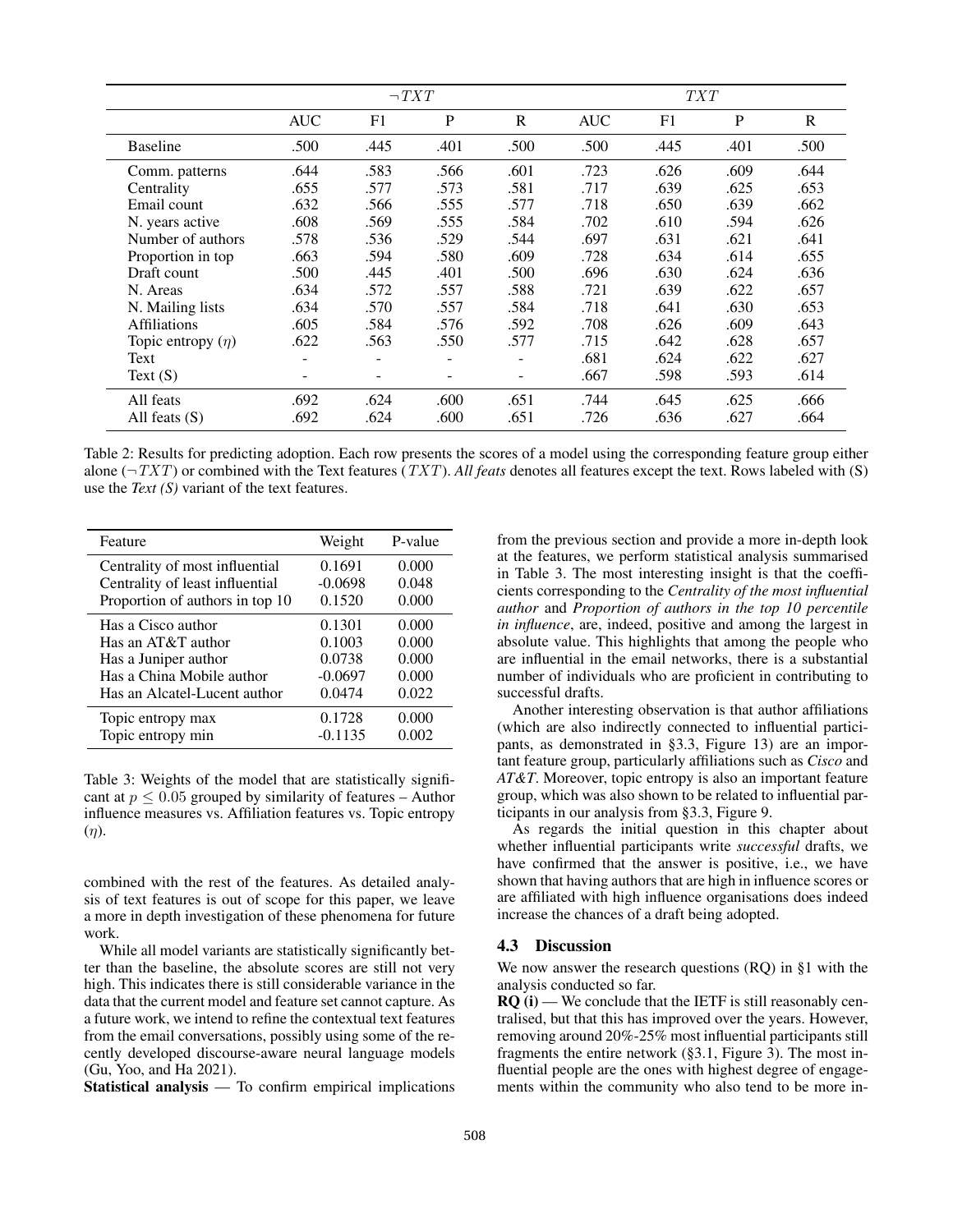volved in draft authoring activities (§3.2, Figure 10). However, we also observe that over the years more people (even the ones less influential in the email network) are getting involved in draft authoring activities (Figure 10). This shows that these activities, while centralised to a certain degree, are still open to contributions from the wider IETF community.  $RQ$  (ii) — We observe that the influential participants show a much higher level of engagement with the community (§3.2). A considerable proportion of total emails is sent by the top 10% of influential participants (Figure 4). Compared to the rest of participants, they are active in more areas (Figure 5), are active within the IETF for a longer period of time (Figure 6), and participate in a more diverse set of topics (Figure 9). Finally, their influence extends from the mailing lists to other activities such as draft authorship.

 $RQ$  (iii) — A significant overlap and correlation is observed between influential authors from co-authorship network and email networks (§3.3, Table 1). This shows that a large set of authors exhibit an ability to co-author drafts as well as engage with participants on the email networks, thereby translating their influence from email networks to co-authorship and vice versa. The statistical analysis shows that influence of draft authors in the email networks does impact the possibility of a draft getting adopted ( $\S 4.2$ , Table 2 & 3). This might hint at the ability of participants who hold a domain expertise to be able to engage better with the community. Several WG chairs are already in the top percentile influential category in both the email and co-authorship networks before taking up these leadership roles, which further elevates after taking up such leadership roles (Figure 12).

 $RO$  (iv) — A considerable portion of influential participants (∼30%) are affiliated to one of the more prominent organisations (e.g., *Cisco* or *Ericsson*) (§3.3, Figure 13). Participants from different organisations do considerably collaborate (Figure 14). Moreover, the level of such collaboration is found to have increased with time. Most importantly the statistical analysis shows that being affiliated with a prominent organisation positively impacts the chances of a draft in getting adopted by a WG, thereby directly driving the innovation process (Table 2 & 3).

### 5 Related Work

Influence in social graphs has been studied in many domains including Twitter (Cha et al. 2010; Weitzel, Quaresma, and de Oliveira 2012; Anger and Kittl 2011), Instagram (Zarei et al. 2020) and decentralised social networks (Bin Zia et al. 2022; Hassan et al. 2021). For example, (Ye and Wu 2010) measured the impact of follower influence on message propagation. Others have focused on devising metrics to capture influence: similarly to (Kourtellis et al. 2013; Weitzel, Quaresma, and de Oliveira 2012; Solé-Ribalta et al. 2014), we use betweenness centrality as a metric of influence.

Online collaborative communities such as Wikimedia (Bosu and Carver 2014a) and Open Stack have also been studied for understanding communities, collaboration, strategy making, and organisational structures, through mailing lists and platform interactions (Dobusch and Kapeller 2018; Bosu and Carver 2014a; Zhang et al. 2020). Bosu and Carver

(2014b) highlight that contributors with much higher reputation are successful in seeking reviews from the community in a much shorter time span and are more likely to get their suggestions accepted. This is well aligned with most of our findings related to the impact of influential people on the Internet-Draft adoption process. Zhang et al. (2020) observe that in the open source software (OSS) ecosystem, several participating organisations (firms or companies) may engage in intentional or passive collaborations, or they may contribute in an isolated way. They find that an organisation's influence in the collaboration network is positively correlated with its scale of contribution within the ecosystem. In some ways, this is similar to our observation related to prominent affiliated organisations in the co-authorship network and their ability to collaborate and produce drafts.

Other studies focusing on mailing list data include OSS mailing lists (Bird et al. 2006; Rigby and Hassan 2007), and the popular Enron dataset (Klimt and Yang 2004). While the Enron data set is often used for classification of emails into categories (Madjarov et al. 2012), there are also several studies of organisation interaction patterns on it. Namely, (Tang et al. 2008; Kossinets, Kleinberg, and Watts 2008) are concerned with developing methodologies for studying how communication evolves over time. In contrast, Diesner, Frantz, and Carley (2005) focus on providing insights more than on developing a methodology, revealing that organisational structure is reflected in email communication patterns.

To the best of our knowledge, this is the first social graph study of the Internet standards community, although we build on a number of prior studies and tools (Benthall 2015). Niedermayer et al. (2017) investigate participant behaviour in IETF mailing lists, and examine RFC authorship, classifying the Twitter popularity of recent RFCs (Niedermayer et al. 2016). Our modelling work mainly builds on two prior studies. McQuistin et al. (2021) characterise the IETF's authorship community, analysing the factors that lead to the successful deployment of protocol standards. Similarly, Nikkhah et al. (2017) analyse RFC adoption, but through the characteristics of the RFCs themselves. In contrast, we provide a more extensive analysis of the social graphs, augmented with IETF Datatracker data, providing context for how influence translates to other IETF activities.

### 6 Conclusions

This paper characterised the social graph of the Internet standards community. We observed a core group of participants (§3.1), revealing that the most influential participants send more messages, to more IETF areas, participate for longer, and discuss a wider range of topics (§3.2). We further demonstrated through correlation analysis in §3.3 that influence in the mailing list community translates into influence in draft authorship network and WG leadership. Finally, we showed that the social graph properties of IETF participants positively impact the success of their drafts, leading to greater chances of WG adoption.

We have revealed a community that is a product of its open, consensus-driven approach to protocol standardisation. Despite significant growth over time, and influential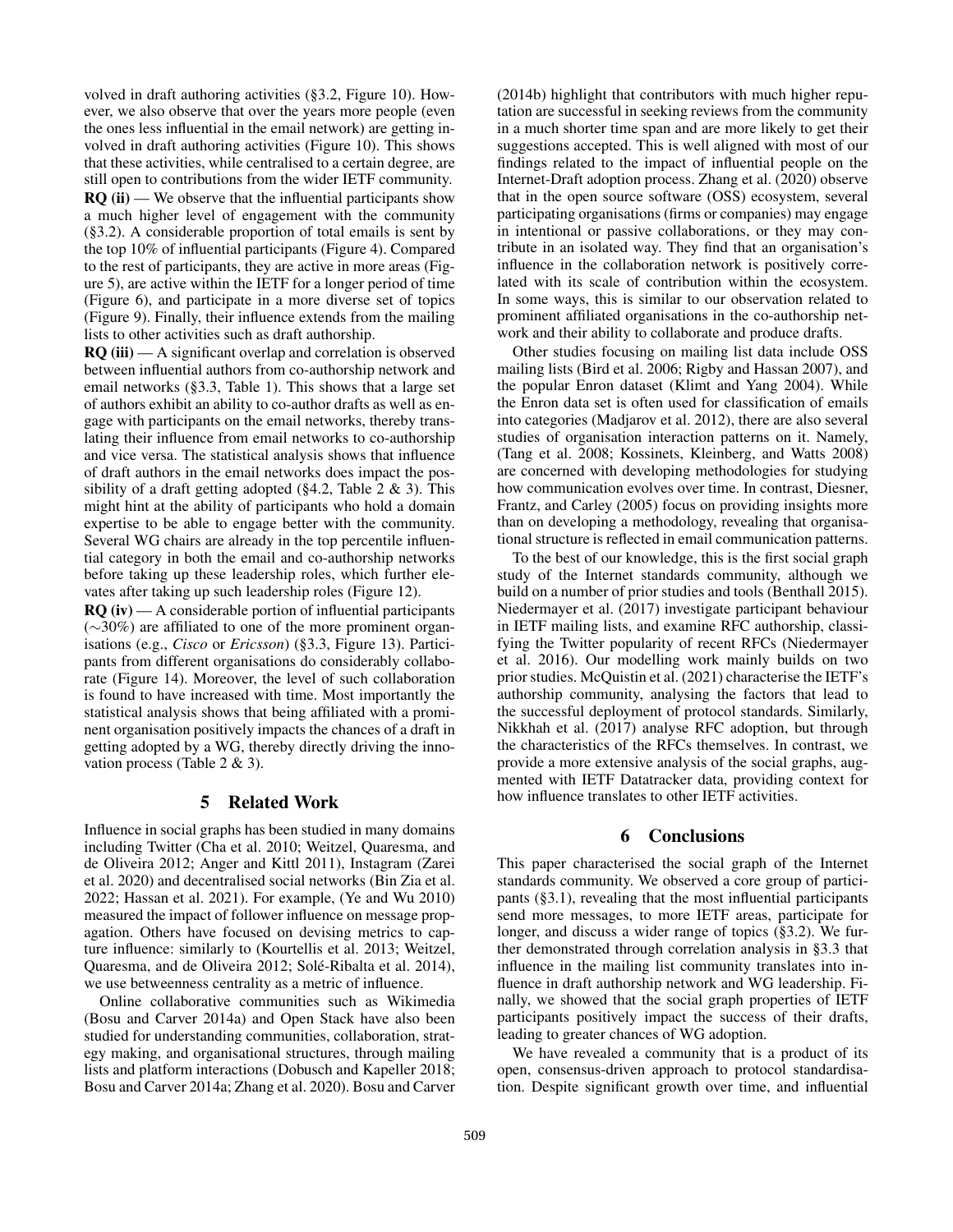participants remaining an important driving force, the community has grown better connected and less fragmented, growing in resilience to departure of influential participants.

This study could support further research in the areas of online collaborative systems, social science, and the role of various stakeholders in the development of Internet standards. For instance, an interesting research avenue would be tracking the emergence of new technologies, and exploring whether they are a consequence of new communities forming within the IETF social graph, curating innovative ideas. Another could be to explore interventions that can ensure that the correct participants engage early with relevant documents and WGs. This would help participants to more easily navigate the growing IETF social graph, and ultimately improve the process and resulting Internet standards.

### Acknowledgements

This work is supported by the EPSRC under grants, SODE-STRAM: Streamlining Social Decision Making for Improved Internet Standards (EP/S033564/1, EP/S036075/1), and AP4L: Adaptive PETs to Protect emPower People during Life Transitions (EP/W032473/1). More information about this project and related papers are available from https://sodestream.github.io/.

#### References

Anger, I.; and Kittl, C. 2011. Measuring influence on Twitter. In *Proceedings of the 11th international conference on knowledge management and knowledge technologies*, 1–4. Graz, Austria: ACM.

Arkko, J.; Cooper, A.; Pauly, T.; and Perkins, C. S. 2020. Evolving the Internet Through COVID-19 and Beyond. CircleID.

Benthall, S. 2015. Testing Generative Models of Online Collaboration with BigBang. In *Proceedings of the 14th Python in Science Conference*, 182–189. Austin, Texas: SciPy Organizers.

Bin Zia, H.; Raman, A.; Castro, I.; Anaobi, I.; Cristofaro, E. D.; Sastry, N.; and Tyson, G. 2022. Toxicity in the Decentralized Web and the Potential for Model Sharing. In *Proceedings of ACM SIGMETRICS*.

Bird, C.; Gourley, A.; Devanbu, P.; Gertz, M.; and Swaminathan, A. 2006. Mining email social networks. In *Proceedings of the 2006 international workshop on Mining software repositories*, 137–143.

Blei, D. M.; Ng, A. Y.; and Jordan, M. I. 2003. Latent dirichlet allocation. *the Journal of machine Learning research*, 3: 993–1022.

Bosu, A.; and Carver, J. C. 2014a. How do social interaction networks influence peer impressions formation? a case study. In *IFIP International Conference on Open Source Systems*, 31–40. Springer.

Bosu, A.; and Carver, J. C. 2014b. Impact of developer reputation on code review outcomes in oss projects: An empirical investigation. In *Proceedings of the 8th ACM/IEEE international symposium on empirical software engineering and measurement*, 1–10.

Böttger, T.; Antichi, G.; Fernandes, E. L.; di Lallo, R.; Bruyere, M.; Uhlig, S.; Tyson, G.; and Castro, I. 2018. Shaping the internet: 10 years of IXP growth. *arXiv preprint arXiv:1810.10963*.

Böttger, T.; Cuadrado, F.; Antichi, G.; Fernandes, E. L.; Tyson, G.; Castro, I.; and Uhlig, S. 2019. An Empirical Study of the Cost of DNS-over-HTTPS. In *Proceedings of IMC*, 15–21.

Cha, M.; Haddadi, H.; Benevenuto, F.; and Gummadi, K. 2010. Measuring user influence in twitter: The million follower fallacy. In *Proceedings of the international conference on web and social media*, 8. Washington, DC, USA: Association for the Advancement of Artificial Intelligence.

Chen, D.; Lü, L.; Shang, M.-S.; Zhang, Y.-C.; and Zhou, T. 2012. Identifying influential nodes in complex networks. *Physica a: Statistical mechanics and its applications*, 391(4): 1777–1787.

Diesner, J.; Frantz, T. L.; and Carley, K. M. 2005. Communication networks from the Enron email corpus "It's always about the people. Enron is no different". *Computational & Mathematical Organization Theory*, 11(3): 201–228.

Dobusch, L.; and Kapeller, J. 2018. Open strategy-making with crowds and communities: Comparing Wikimedia and Creative Commons. *Long Range Planning*, 51(4): 561–579.

Farrell, S.; and Tschofenig, H. 2014. Pervasive Monitoring Is an Attack. Internet Engineering Task Force. RFC 7258.

Flanagan, H. 2019. Fifty Years of RFCs. RFC Editor. RFC 8700.

Ghalmane, Z.; El Hassouni, M.; Cherifi, C.; and Cherifi, H. 2019. Centrality in modular networks. *EPJ Data Science*, 8(1): 15.

Gu, X.; Yoo, K. M.; and Ha, J.-W. 2021. DialogBERT: Discourse-Aware Response Generation via Learning to Recover and Rank Utterances. In *Proceedings of the AAAI Conference on Artificial Intelligence*, volume 35, 12911– 12919.

Hagen, L.; Keller, T.; Neely, S.; DePaula, N.; and Robert-Cooperman, C. 2018. Crisis communications in the age of social media: A network analysis of Zika-related tweets. *Social Science Computer Review*, 36(5): 523–541.

Hassan, A. I.; Raman, A.; Castro, I.; Zia, H. B.; De Cristofaro, E.; Sastry, N.; and Tyson, G. 2021. Exploring Content Moderation in the Decentralised Web: The Pleroma Case. In *Proceedings of ACM CoNEXT*.

He, X.; Meghanathan, N.; et al. 2016. Correlation of eigenvector centrality to other centrality measures: random, small-world and real-world networks. *NeCoM, CSITEC*, 09–18.

Hoffman, M.; Bach, F.; and Blei, D. 2010. Online learning for latent dirichlet allocation. *advances in neural information processing systems*, 23: 856–864.

Jennings, C.; Hardie, T.; and Westerlund, M. 2013. Real-Time Communications for the Web. *IEEE Communications Magazine*, 51(4): 20–26.